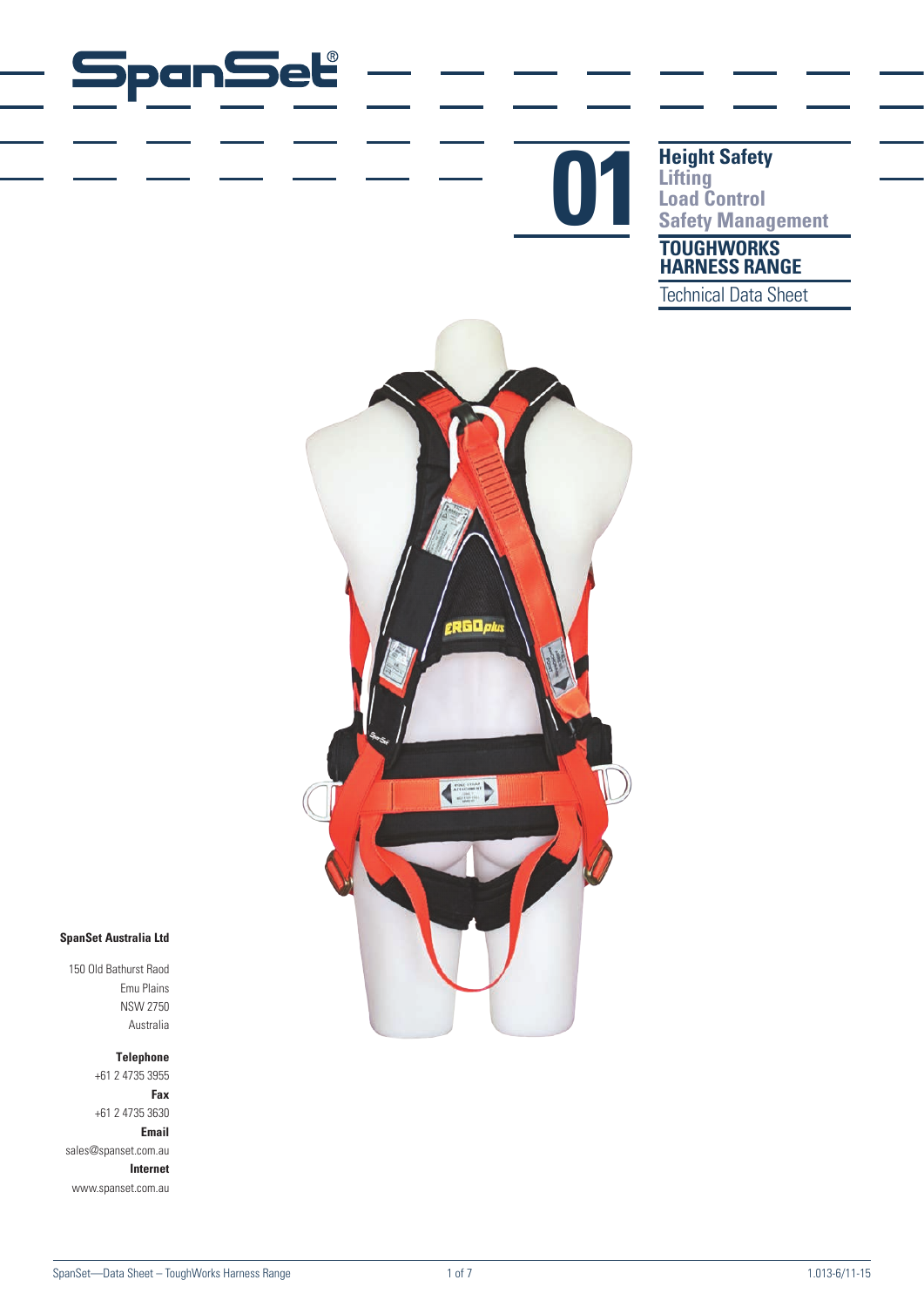## ToughWorks Harness Range

### **1100 ERGO ToughWorks**

### **Designation: Full body harness**

- Rear fall arrest D
- Front fall arrest D
- Confined space attachment loops
- Fully adjustable leg and shoulder straps
- Fully padded leg and shoulder straps
- Suspension trauma relief straps

#### **Suitable for:**

Fall arrest, confined space entry, roof work, ladder systems, elevated work platforms, maintenance, construction etc

Code: 1100 PVC





### **1107 ERGO ToughWorks**

### **Designation: Full body harness**

- Rear fall arrest D
- Front fall arrest D
- Padded waist band and side Ds
- Rear fall arrest extension strap
- Confined space attachment loops
- Fully adjustable leg and shoulder straps
- Fully padded leg and shoulder straps
- Suspension trauma relief straps

#### **Suitable for:**

Fall arrest, confined space entry, roof work, ladder systems, elevated work platforms, pole work, maintenance, construction etc

Code: 1107 PVC



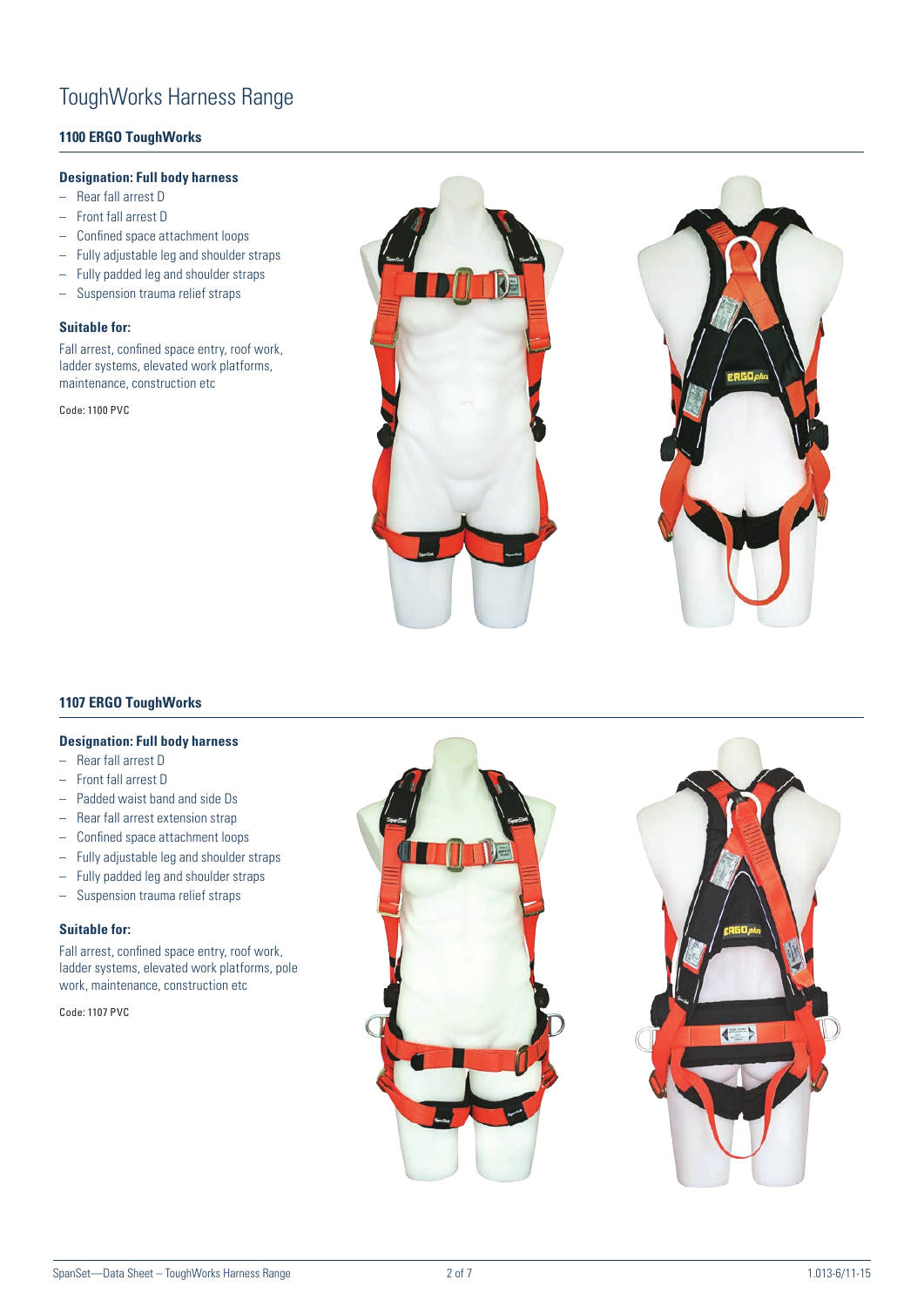## **User Weight Limits (\*kg) - Harness to Lanyard**

|                                       | Lanvard | 305* Series<br><b>ERGO</b><br><b>Lanyards</b> | 306* Series<br><b>ERGO</b><br>Lanvards | 307* Series<br><b>ERGO</b><br><b>Lanvards</b> | 305* Series<br><b>ERGOplus</b><br>Lanvards | 306* Series<br><b>ERGOplus</b><br>Lanyards | <b>FAB*</b><br><b>Inertia</b><br><b>Reels</b> | $LW^*$<br>Latchways<br>Inertia | 3201<br><b>Retracting</b><br>Lanyard |
|---------------------------------------|---------|-----------------------------------------------|----------------------------------------|-----------------------------------------------|--------------------------------------------|--------------------------------------------|-----------------------------------------------|--------------------------------|--------------------------------------|
| <b>Harness</b>                        |         |                                               |                                        |                                               |                                            |                                            |                                               | <b>Reels</b>                   |                                      |
| <b>1100 ERGO</b><br><b>Toughworks</b> |         | 100                                           | 100                                    | 100                                           | 140                                        | 140                                        | 136                                           | 140                            | 136                                  |
| <b>1107 ERGO</b><br><b>ToughWorks</b> |         | 100                                           | 100                                    | 100                                           | 140                                        | 140                                        | 136                                           | 140                            | 136                                  |
|                                       |         |                                               |                                        |                                               |                                            |                                            |                                               |                                |                                      |

# Attachment Hardware

| <b>RearD</b><br>Alloy hardened steel for increased tensile strength |                                                                  |  |  |  |  |  |
|---------------------------------------------------------------------|------------------------------------------------------------------|--|--|--|--|--|
|                                                                     | Stamped and rumbled for smoother edges                           |  |  |  |  |  |
|                                                                     | Zinc coated for corrosion resistance                             |  |  |  |  |  |
|                                                                     | Minimum tensile strength 22kN (5M-5000lb)                        |  |  |  |  |  |
|                                                                     | Ring internal diameter 55.6mm                                    |  |  |  |  |  |
|                                                                     | Webbing slot size 16 x 54mm                                      |  |  |  |  |  |
|                                                                     | Compatible with Gotcha™ Rescue Kit                               |  |  |  |  |  |
|                                                                     | Stamped with batch number and rating                             |  |  |  |  |  |
|                                                                     | Stands up for ease of attachment without springs or moving parts |  |  |  |  |  |
| <b>Front D</b>                                                      | Alloy hardened steel for increased tensile strength              |  |  |  |  |  |
|                                                                     | Forged and rumbled for smoother edges                            |  |  |  |  |  |
|                                                                     | Zinc coated for corrosion resistance                             |  |  |  |  |  |
|                                                                     | Minimum tensile strength 22kN (5M-5000lb)                        |  |  |  |  |  |
|                                                                     | Ring internal diameter 55.6mm                                    |  |  |  |  |  |
|                                                                     | Webbing slot size 16 x 54mm                                      |  |  |  |  |  |
|                                                                     | Compatable with Gotcha™ Rescue Kit                               |  |  |  |  |  |
|                                                                     | Stamped with batch number and rating                             |  |  |  |  |  |
| <b>Buckles</b>                                                      | Alloy hardened steel for increased tensile strength              |  |  |  |  |  |
|                                                                     | Forged and rumbled for smoother edges                            |  |  |  |  |  |
|                                                                     | Zinc coated for corrosion resistance                             |  |  |  |  |  |
|                                                                     | Minimum tensile strength 17kN                                    |  |  |  |  |  |
|                                                                     | Webbing slot size 46mm                                           |  |  |  |  |  |
|                                                                     | Stamped with batch number and rating                             |  |  |  |  |  |
|                                                                     |                                                                  |  |  |  |  |  |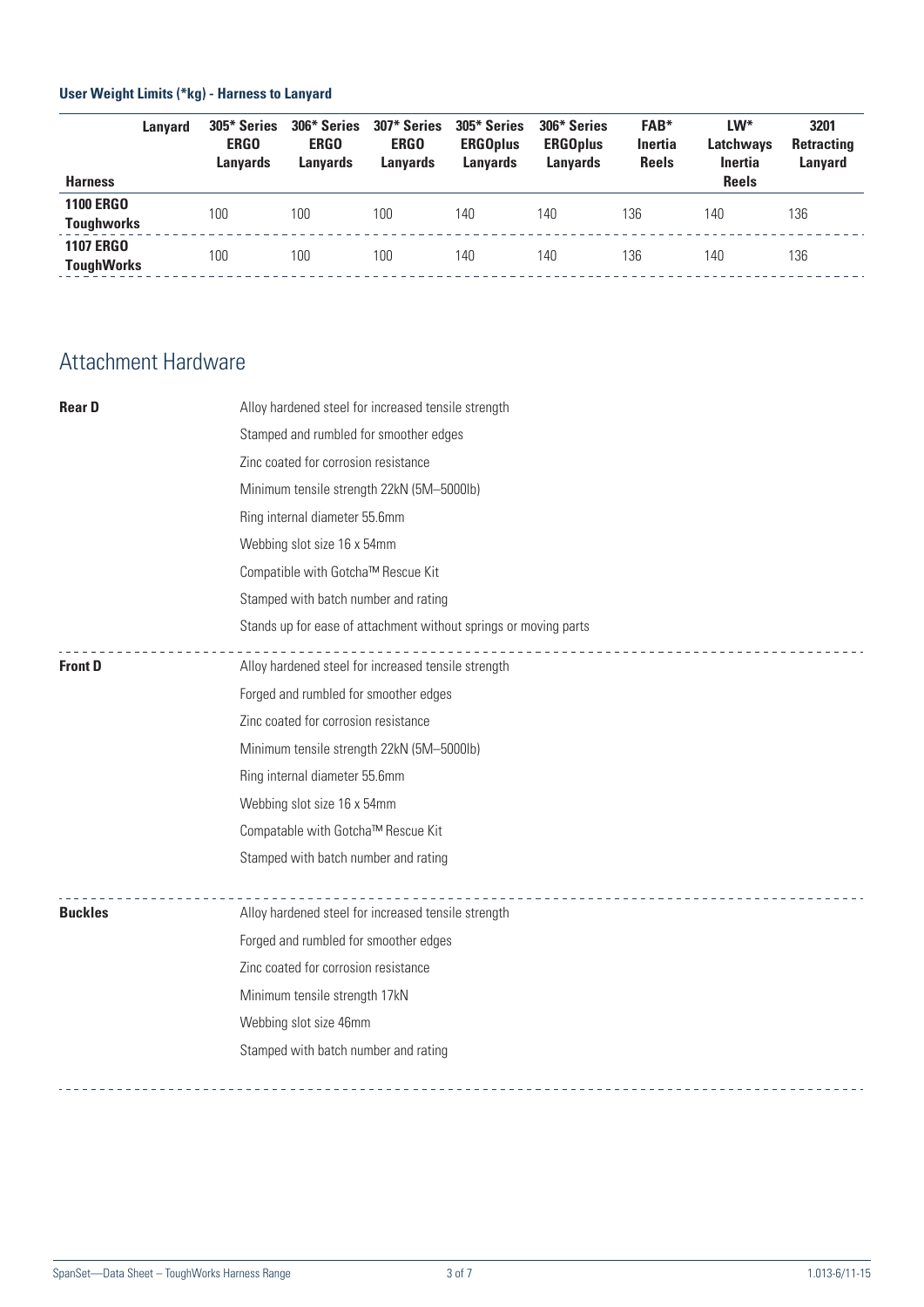| <b>Confined Space</b>   | UV resistant polyester tubing<br>Seamless for snag free connection with karabiners and hooks             |  |  |  |  |  |  |
|-------------------------|----------------------------------------------------------------------------------------------------------|--|--|--|--|--|--|
| <b>Attachment Loops</b> |                                                                                                          |  |  |  |  |  |  |
| Except 1800 ERGO        | Colour contrasted for ease of identification<br>Must be used together                                    |  |  |  |  |  |  |
|                         |                                                                                                          |  |  |  |  |  |  |
|                         | Clearly labelled                                                                                         |  |  |  |  |  |  |
| <b>Construction</b>     | Original ERGO Euro style geometry                                                                        |  |  |  |  |  |  |
|                         | Multi layer, reinforced redundant backup design at rear D                                                |  |  |  |  |  |  |
|                         | Load bearing straps protected from abrasion by outer layer straps at rear D                              |  |  |  |  |  |  |
|                         | 3 layer pocket webbing supporting load bearing chest strap for front D                                   |  |  |  |  |  |  |
|                         | ERGOnomic, pull down adjustment at front shoulder and leg straps                                         |  |  |  |  |  |  |
|                         | Sub-pelvic strap to minimise peel out                                                                    |  |  |  |  |  |  |
|                         | Fully adjustable shoulder, leg and chest straps                                                          |  |  |  |  |  |  |
|                         | Leg straps fixed at hips - no excessive tightening around thighs in the event of an arrested fall        |  |  |  |  |  |  |
|                         | Open slots on sides at hip for riggers and accessory belts                                               |  |  |  |  |  |  |
|                         | Front D allows for easier attachment with remote rescue kits                                             |  |  |  |  |  |  |
| <b>Padding</b>          | Composite foam/mesh breathable padding                                                                   |  |  |  |  |  |  |
|                         | Vitually tangle free                                                                                     |  |  |  |  |  |  |
|                         | Safer compliance jacket design which is almost impossible to fit incorrectly                             |  |  |  |  |  |  |
|                         | Allows full adjustment while permanently attached                                                        |  |  |  |  |  |  |
| <b>Labels</b>           | UV resistant PVC                                                                                         |  |  |  |  |  |  |
|                         | Compliance label covered with clear plastic for protection                                               |  |  |  |  |  |  |
| Sewing                  | Hight tensile polyester light fast, UV resistant thread                                                  |  |  |  |  |  |  |
|                         | Load bearing seams sewn with high density, multi-bar tack patterns for extra wear and ease of inspection |  |  |  |  |  |  |
|                         | Load bearing seams sewn on computerised lock stitch machines for consistency and security                |  |  |  |  |  |  |
|                         | Contrasting colour for ease of inpection and compliance to AS/NZS1891.1                                  |  |  |  |  |  |  |
|                         | Non load bearing patterns (labels, web end fold backs, decorative) flat manual sews                      |  |  |  |  |  |  |
|                         | All finished with overstitching                                                                          |  |  |  |  |  |  |
|                         |                                                                                                          |  |  |  |  |  |  |

 <u>. . . . . . . . . . . . . . . . . . .</u>

   <u>. . . . . . . . . . . . . . . . . .</u>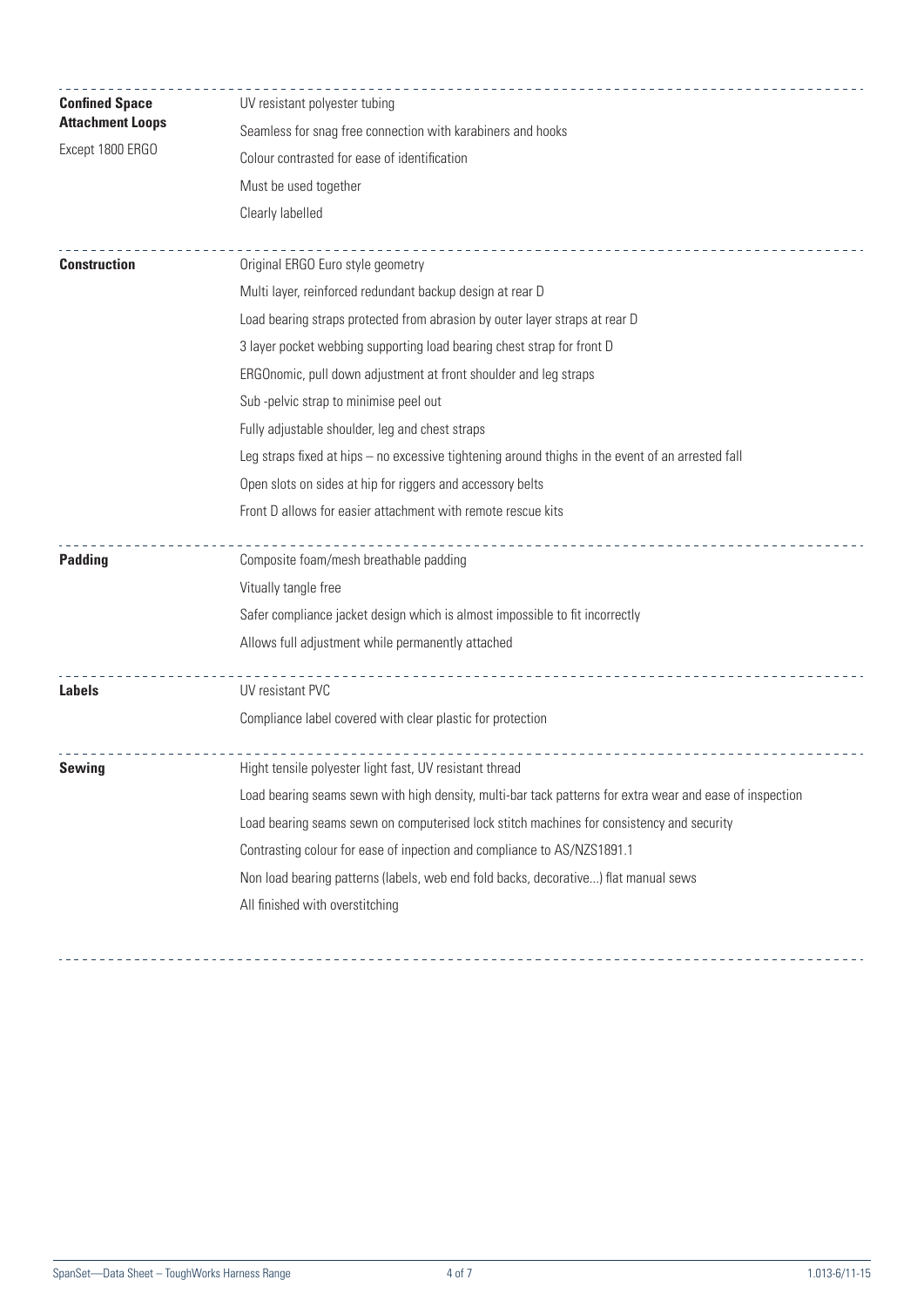| <b>Sizing</b>          | Standard (Large) harness comfortably fits up to XXL shirt size                                                                                  |                                                              |  |  |  |  |  |
|------------------------|-------------------------------------------------------------------------------------------------------------------------------------------------|--------------------------------------------------------------|--|--|--|--|--|
|                        |                                                                                                                                                 | Harnesses available up to XXXL or 5XL shirt size             |  |  |  |  |  |
|                        | <b>Shirt Size</b>                                                                                                                               | <b>Harness Size</b>                                          |  |  |  |  |  |
|                        | 3XL                                                                                                                                             | XL                                                           |  |  |  |  |  |
|                        | 4XL                                                                                                                                             | XXL                                                          |  |  |  |  |  |
|                        | 5XL                                                                                                                                             | XXXL                                                         |  |  |  |  |  |
|                        | Other sizes options available on request                                                                                                        |                                                              |  |  |  |  |  |
| <b>Testing</b>         | 5 stage inspection process during manufacture                                                                                                   |                                                              |  |  |  |  |  |
|                        | 100% visual inspection                                                                                                                          |                                                              |  |  |  |  |  |
|                        | Rear D and font D's, tested to dynamic 3.8m head up and head down test,<br>as well as static 15kN head and 10kN head down to AS/NZS 1891.1-2007 |                                                              |  |  |  |  |  |
|                        | Side Ds, 1.8m drop test or pole 12kN static test a side Ds and rings                                                                            |                                                              |  |  |  |  |  |
|                        |                                                                                                                                                 | Confined space loops 12kN static test through spreader bar   |  |  |  |  |  |
| <b>Webbing</b>         | Colourfast polyester high tensile with PVC coating                                                                                              |                                                              |  |  |  |  |  |
|                        | Heat set for lower friction co-efficient-longer wear                                                                                            |                                                              |  |  |  |  |  |
|                        | Light (UV) degradation sertified to AS/NZS1891.1                                                                                                |                                                              |  |  |  |  |  |
|                        | Minimum tensile strength 30kN                                                                                                                   |                                                              |  |  |  |  |  |
|                        | Lay flat-non-roping                                                                                                                             |                                                              |  |  |  |  |  |
| <b>Webbing Keepers</b> |                                                                                                                                                 | Nylon high densiy elastic for easy stowage of excess webbing |  |  |  |  |  |
|                        | HotWorks webbing is black                                                                                                                       |                                                              |  |  |  |  |  |
|                        |                                                                                                                                                 |                                                              |  |  |  |  |  |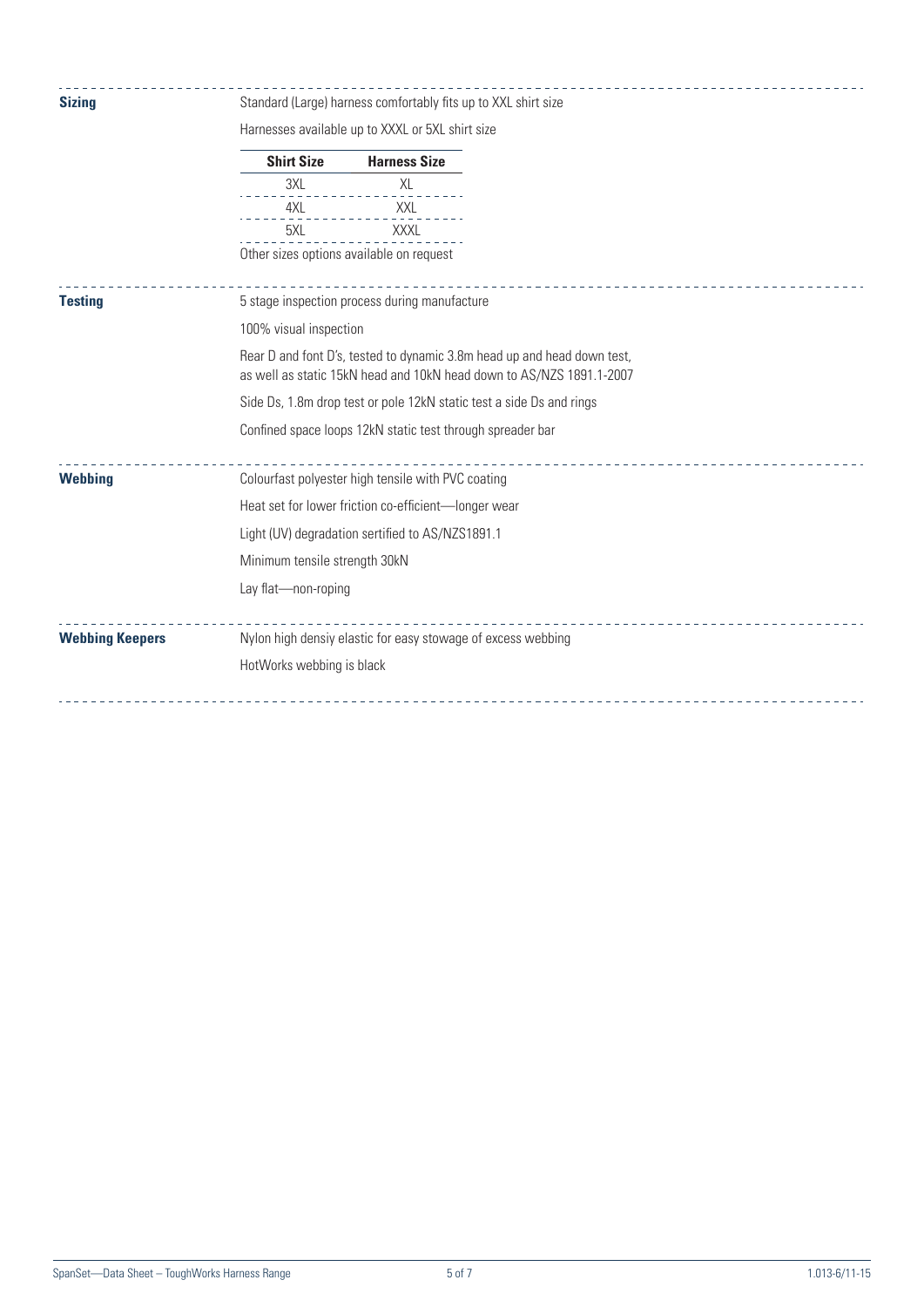| <b>Features</b>                                                                                          | ERGO ToughWorks<br>1100 E | ERGO ToughWorks<br>107 |
|----------------------------------------------------------------------------------------------------------|---------------------------|------------------------|
| <b>Harness Weight</b>                                                                                    | 1512g                     | 2594g                  |
| Auxiliary 75mm pole strap rings                                                                          |                           |                        |
| Confined space attachment loops                                                                          |                           |                        |
| ------<br>Elasticated energy absorbing lanyard permanently attached                                      |                           |                        |
| Elasticated rear leg droppers<br><u> - - - - - - - - -</u>                                               |                           |                        |
| Front fall arrest and abseil widemouth Ds<br>Front fall arrest and abseil widemouth Ds                   |                           |                        |
| Front fall arrest D<br><u> 1111111111111111111</u>                                                       |                           |                        |
| Front fall arrest loops<br>_________________________                                                     |                           |                        |
| Padded waist band and side pole strap widemouth Ds<br>Padded waist band and side pole strap widemouth Ds |                           |                        |
| Plastic reinforced gear loops                                                                            |                           |                        |
| Quick release shoulder buckle<br>_____________________________                                           |                           |                        |
| Rear fall arrest D                                                                                       |                           |                        |
| Rear fall arrest extension strap                                                                         |                           |                        |
| Rear fall arrest webbing D                                                                               |                           |                        |
| Suspension trauma relief straps<br>_____________________                                                 |                           |                        |
| Waist band and side Ds                                                                                   |                           |                        |
| <b>Suitable for</b>                                                                                      |                           |                        |
| Confined space entry                                                                                     |                           |                        |
| Construction<br><u> 11111111111111</u>                                                                   |                           |                        |
| Elevated work platforms                                                                                  |                           |                        |
| Fall arrest                                                                                              |                           |                        |
|                                                                                                          |                           |                        |

| Hire industry                                                                                                                     |           |  |
|-----------------------------------------------------------------------------------------------------------------------------------|-----------|--|
| Ladder systems                                                                                                                    |           |  |
| Live line                                                                                                                         |           |  |
| Maintenance                                                                                                                       |           |  |
| Non-conductive (waist up)                                                                                                         |           |  |
| Pole work                                                                                                                         |           |  |
| Rescue                                                                                                                            |           |  |
| Roof work<br><u> 1999 - Francis Start, mars et al. Ingles Start et al. Ingles Start et al. Ingles Start et al. Ingles Start e</u> | $\bullet$ |  |
| Rope access                                                                                                                       |           |  |
| Scaffold tube and planking tasks                                                                                                  |           |  |
| Tower work                                                                                                                        |           |  |
| Underground mining                                                                                                                |           |  |
|                                                                                                                                   |           |  |